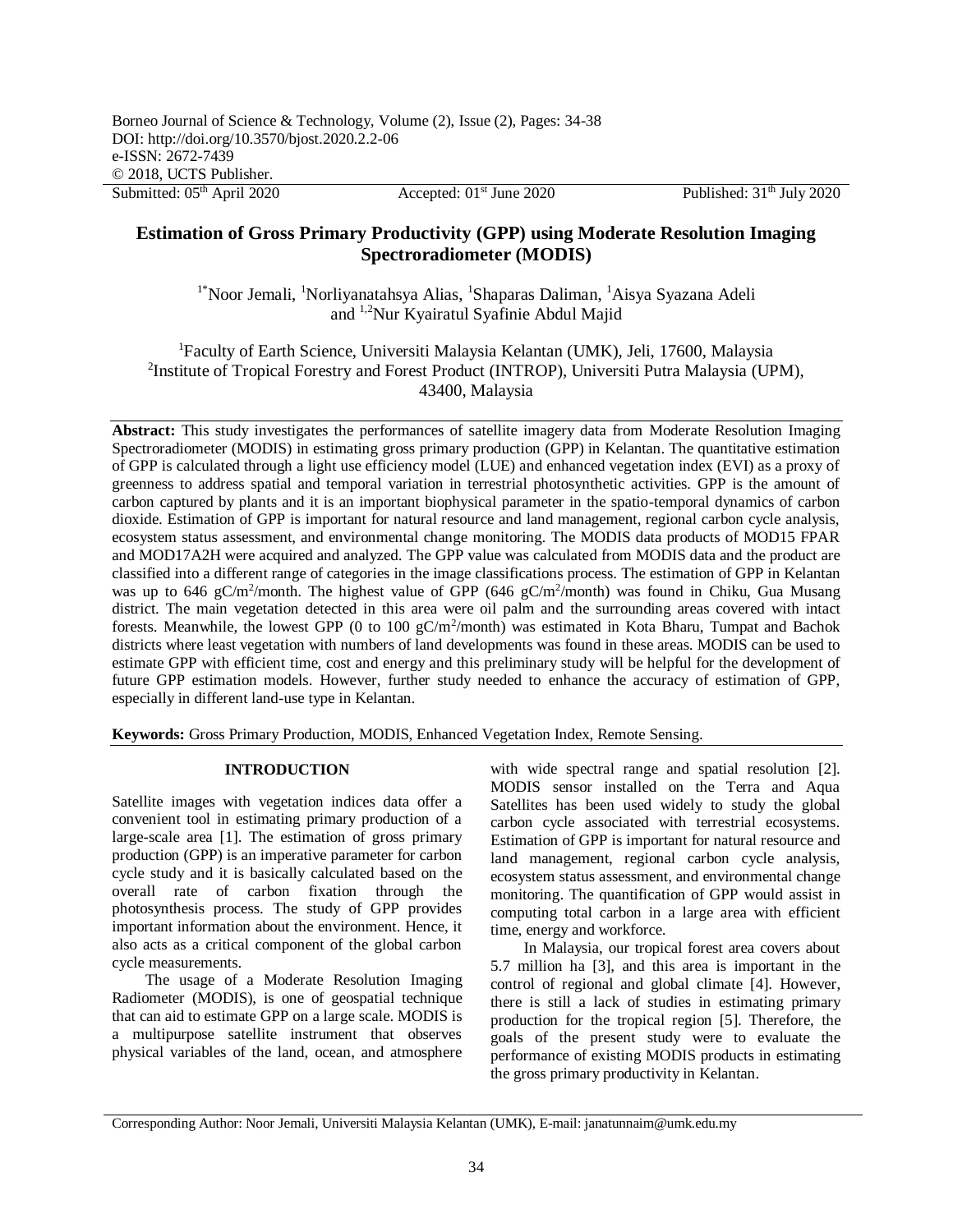# **MATERIALS AND METHODS**

#### **Study area**

The selected study sites located in Kelantan, which lies in the north-east of Peninsular Malaysia with geographical position between 4.6123º N, 101.9081º E to 6.1991º N, 102.1694º E. The capital city of Kelantan is Kota Bharu. Kelantan has a total area of about 15,000 km² (4.4 per cent of the total area of Malaysia) with various land cover and land use types (Figure 1). Eighty-five percent of the state covered by forest [3]. The forests include Permanent Reserved Forest, Inland Forest, Mangrove, Peat Swamp Forests, Hill Dipterocarp Forest and Lowland Dipterocarp Forests [6]. Administratively, Kelantan is divided into ten districts named Tumpat, Kota Bharu, Pasir Mas, Pasir Puteh, Bachok, Tanah Merah, Jeli, Machang, Kuala Krai, and Gua Musang [7].



Figure 1: Land cover and land use type of study area

#### **Image data**

Secondary data from remote sensing satellite images named Moderate Resolution Imaging Radiometer (MODIS) was utilized in this study. The MODIS product of MOD15 FPAR (Figure 2) and MOD17A2H (Figure 3) dated in June 2019 were used in this study. The data was downloaded from the United States Geological Survey (USGS) website. The resolution of these MODIS data is 1 x 1 km. Each MODIS data acquired was in 36 spectral bands ranging from 450 nm to 2100 nm. From the 36 spectral bands, seven bands were designed for the study of vegetation and land

surface: blue (459-479 nm) – band 3, green (545-565 nm) – band 4, red (620-670 nm) – band 1, near-infrared NIR (841-875 nm, 1230-1250 nm) – band 2 and 5, and short wave infrared SWIR (1628-1652 nm, 2105-2155 nm) – band 6 and 7. The data were analyzed using ENVI and ArcMap version 10.3 software for classification and area calculation.



Figure 2: MODIS product of MOD15 FPAR



Figure 3: MODIS product of MOD17A2H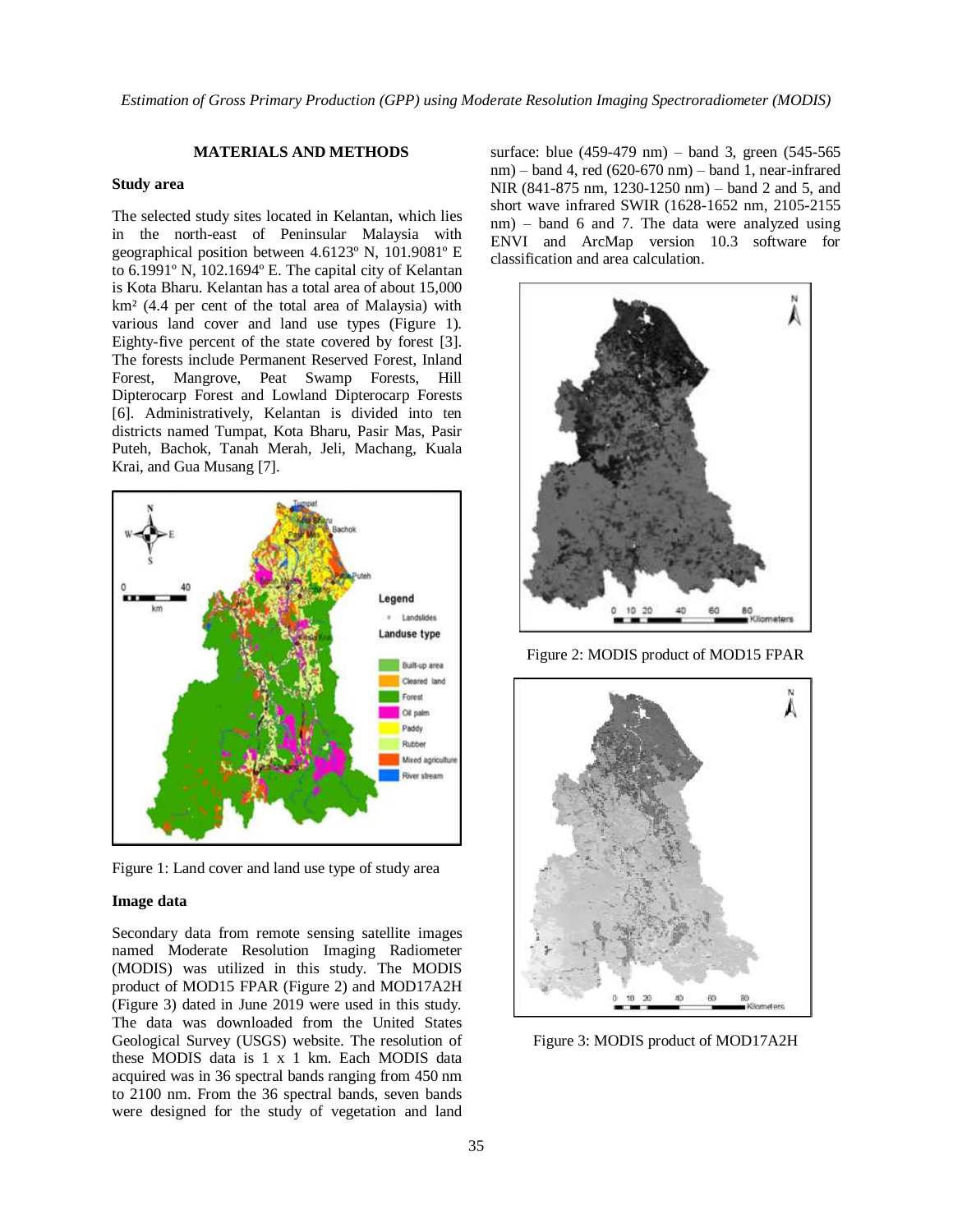*Estimation of Gross Primary Production (GPP) using Moderate Resolution Imaging Spectroradiometer (MODIS)*

### **Image analysis**

The MODIS data was run for a pre-processing stage. At this level, unwanted noise and geometric errors were reduced in order to obtain the desired image before image analysis will be carried out. The preprocessing step will enhance image data quality by reducing or eliminating numerous radiometric and geometric errors due to internal and external conditions [8]. In this study, pre-processing of images include image enhancement, pixel brightness transformation, projection of data by geometric transformation process and image clipping process were carried out for both MOD15 and MOD17 images. ENVI software version 5.1 was utilized in this process.

Next step is to overlay the pre-processed images of MOD15 and MOD17. Based on the overlaid images, the GPP value was calculated. The calculation of GPP is using the standard method developed by [9].

GPP =  $\varepsilon_{\text{max}} \times 0.45 \times \text{SW}_{\text{rad}} \times \text{fAPAR} \times \text{f(VPD)} \times \text{f(T}_{\text{min}})$ 

Where,

 $\varepsilon_{max}$  - maximal LUE.  $SW_{rad}$  - short-wave solar radiation f PAR - 45% is assumed

f(VPD) and  $f(T_{min})$  - reduction scalars for water stress and low temperature.

The  $\varepsilon_{max}$  is obtained from lookup tables based on vegetation type.  $f(T_{min})$ ,  $f(VPD)$ , and  $SW_{rad}$  were obtained from large spatial-scale meteorological data sets available from the NASA Data Assimilation Office (DAO) repository (http://gmao.gsfc.nasa.gov/).

After the calculation of GPP in each pixel, image classification was carried out using maximum likelihood algorithm in a supervised classification method. The process of image classification includes transforming multi-band raster imagery into a singleband raster with a variety of categorical classes related to different land cover types. Seven classes of GPP values were set up in this study. These processes were completed using ArcMap version 10.3 software. The classified GPP values were verified using Google Earth images on the same period of MODIS images acquisition date to access the accuracy of GPP value calculated in this study.

# **RESULTS AND DISCUSSION**

Image classification result showed in Figure 4 explained the distribution of GPP in Kelantan. The estimation of GPP in Kelantan based on this study

were ranged from 0 to 646  $gC/m^2$ /month. In average, GPP in Kelantan was at  $428.63$  gC/m<sup>2</sup>/month with a standard deviation of  $143.20 \text{ gC/m}^2/\text{month}$ . From the minimum and maximum range of GPP values, seven classes of GPP value ranges were setup in this study. Table 1 shows the range value of GPP with percentage and the total area covered in hectares.



Figure 4: Distribution of GPP in Kelantan

From the result, 52.2 per cent of the Kelantan area consists of GPP value between 501 to 600  $gC/m^2$ /month. These areas were mostly found in part of Gua Musang, Kuala Krai, Jeli, Tanah Merah and also Machang districts. There is a huge area of the forest reserve is located in this area which could sequester the huge amount of carbon due to a large number of tree stands [10]. The highest estimated GPP was clearly observed in Chiku, Gua Musang district. The GPP value was a range at 601 to 700 covering 2.2% from the total area of Kelantan. The GPP values for land use types related to greenspaces of the area, therefore this result was further checked with Google earth on the same period of MODIS data acquisition. The main vegetation identified in the area is oil palm and the area is also surrounded by intact forests.

The lowest GPP value that ranges between 0-100 gC/m<sup>2</sup> /month was further investigated by its location and current land use. The area of Kota Bharu, Tumpat and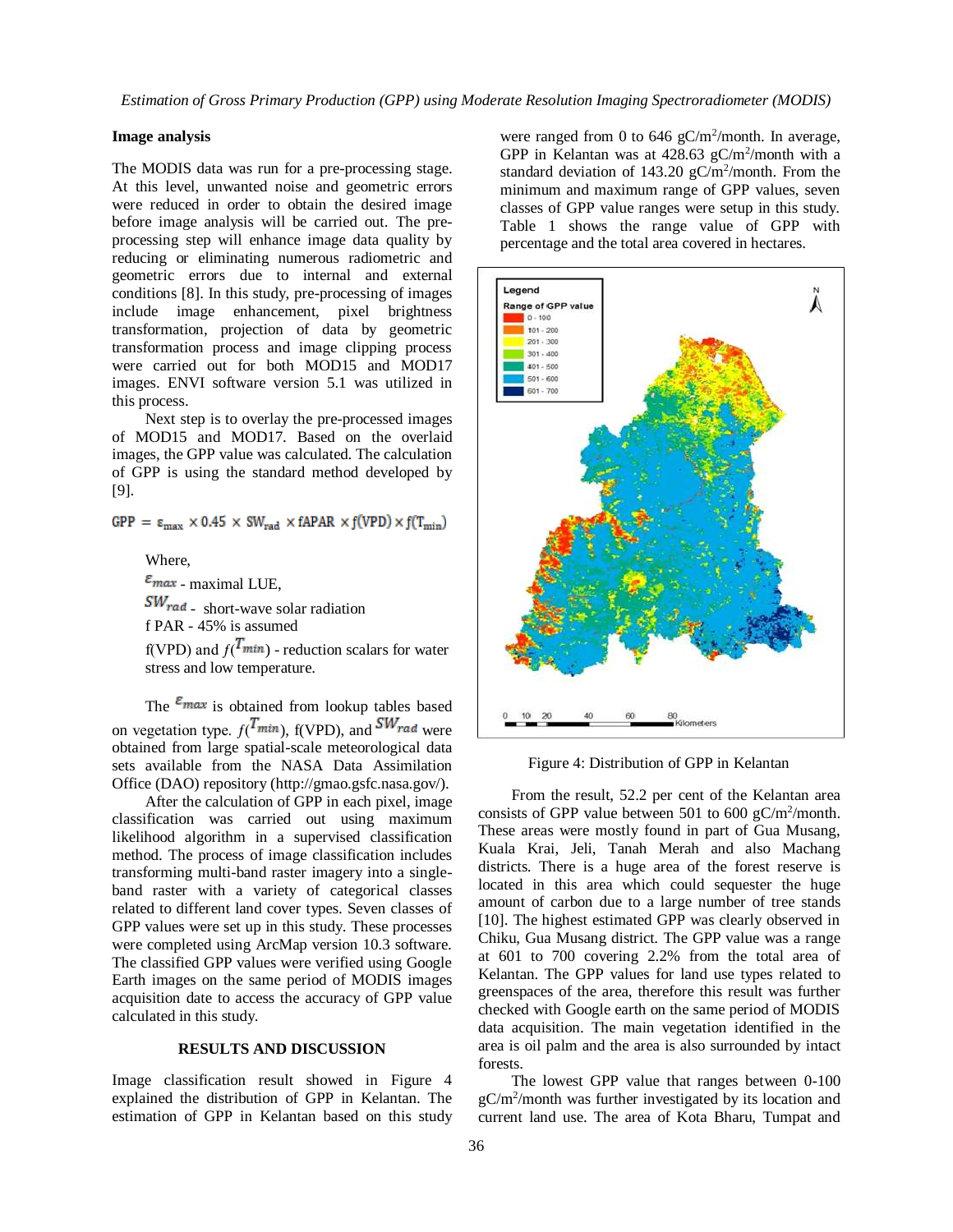Bachok were recorded at low GPP among other districts. Small GPP value of these areas was due to low vegetation

detection and quite a high rate of development is happening in this area. A lower value of GPP can be explained due to differences in biomass that may be imposed by two factors. Firstly, biomass was influenced by vegetation density. Low biomass carbon storage was detected due to less number of emergent trees compared to the presence of shrubs [10]. Secondly, the small value in biomass may also be influenced by both biogenic and anthropogenic disturbances. Anthropogenic activities such as urban expansion, land development, deforestation, forest clearing, clearcutting had lower the number of biomass or total carbon [11] which had cause lower estimation of GPP value.

Table 1: GPP value and distribution of area

| <b>GPP</b> value | Area (ha) | Percentage (%) |
|------------------|-----------|----------------|
| $0-100$          | 47351.4   | 3.2            |
| 101-200          | 76354.2   | 5.2            |
| 201-300          | 146297.9  | 9.9            |
| 301-400          | 112270.8  | 7.6            |
| 401-500          | 293155.8  | 19.8           |
| 501-600          | 772550.2  | 52.2           |
| 601-700          | 32321.0   | 2.2            |

The previous study by [10] found that the total biomass and carbon stock of standing trees in Bukit Bakar Forest Reserve, Gunung Basor and Gunung Stong Tengah recorded a high accumulation or carbon stock in Kelantan. It is also estimated that the lower altitude produces the highest value of biomass. This study supports the finding of the previous researches. However, the results obtained in this study only touched the prevailing areas of Kelantan. More work is required to understand the spatial and temporal variations in productivity parameters of the estimation of GPP in especially in different land use and vegetation type in the tropical region.

### **CONCLUSION**

A recent study indicates that the estimation of GPP in Kelantan was ranged from 0 to  $646$  gC/m<sup>2</sup>/month. The highest value of GPP  $(646 \text{ gC/m}^2/\text{month})$  was found at Chiku, Gua Musang district while the lowest value of GPP (0 to 100 gC/m<sup>2</sup> /month) was found at Kota Bharu, Tumpat and Bachok districts. MODIS data can be used to estimate GPP value with efficient time, cost and energy. This evaluation of satellite-driven carbon productivity is important for quantifying the

role of vegetation in the global or regional carbon cycle. It is also essential in assessing the quality of the forest and contribute information to the management of the forest. Further studies related to the uses the MODIS data in different tropical types of vegetation need to be undertaken in the future to enhance the accuracy of estimation. This results will also be helpful for the development of future GPP estimation models.

## **ACKNOWLEDGMENT**

This study is financially supported in part by Universiti Malaysia Kelantan (UMK) and the Fundamental Research Grant Scheme (FRGS) (R/FRGS/A08.00/01237A/001/2017/ 000441).

#### **REFERENCES**

- [1] Wu, C., Niu, Z., and Gao, S. 2010. Gross Primary Production Estimation from MODIS Data with Vegetation Index and Photosynthetically Active Radiation In Maize. Journal of Geophysical Research. 115(D12127). doi:10.1029/2009JD0 13023.
- [2] Justice, C.O., Vermote, E., Townshend, J.R.G., Defries, R., Roy, D.P., Hall, D.K., Salomonson V.V., Privette J.L., Riggs G., Strahler, A., Lucht, W., Myneni, R.B., Knyazikhin, Y., Running, S.W., Nemani, R.R., Wan, Z.A., Huete, R., van Leeuwen, W., Wolfe, R.E., Giglio, L., Muller, J., Lewis, P., and Barnsley, M.J.1998. The moderate resolution imaging spectroradiometer (MODIS): land remote sensing for global change research. IEEE Transactions on Geoscience and Remote Sensing. 36 (1998), 1228-1249.
- [3] Forestry Department of Peninsular Malaysia (FDPM). Forestry Statistic Peninsular Malaysia, 2017, https://www.forestry.gov.my/my/pusatsumber/2016-06-07-03-12-29.
- [4] Jabatan Perhutanan Negeri Kelantan (JPNK). 2018. http://jpnk.kelantan.gov.my/index.php? option=com\_content&view=article&id=46&Itemid= 385&lang=en
- [5] Deborah A. Clark, Sandra Brown, David W. Kicklighter, Jeffrey Q. Chambers, John R. Thomlinson, Jian Ni and Elisabeth A. Holland. 2001. Net Primary Production in Tropical Forests: An Evaluation and Synthesis of Existing Field Data. Ecological Applications.11 (2). 371-384.
- [6] Omar, H., Misman, M. and Kassim, A. 2017. Synergetic of PALSAR-2 and Sentinel 1A SAR polarimetry for retrieving aboveground biomass in dipterocarp forest of Malaysia. Applied Sciences, 7(675):1-20.
- [7] Navarro, M.N.V., Jourdan, C., Sileye, T., Braconnier, S., Mialet-serra, I., Saint-andre L., Dauzat, J., Nouvellon, Y., Epron, D., Bonnefond,